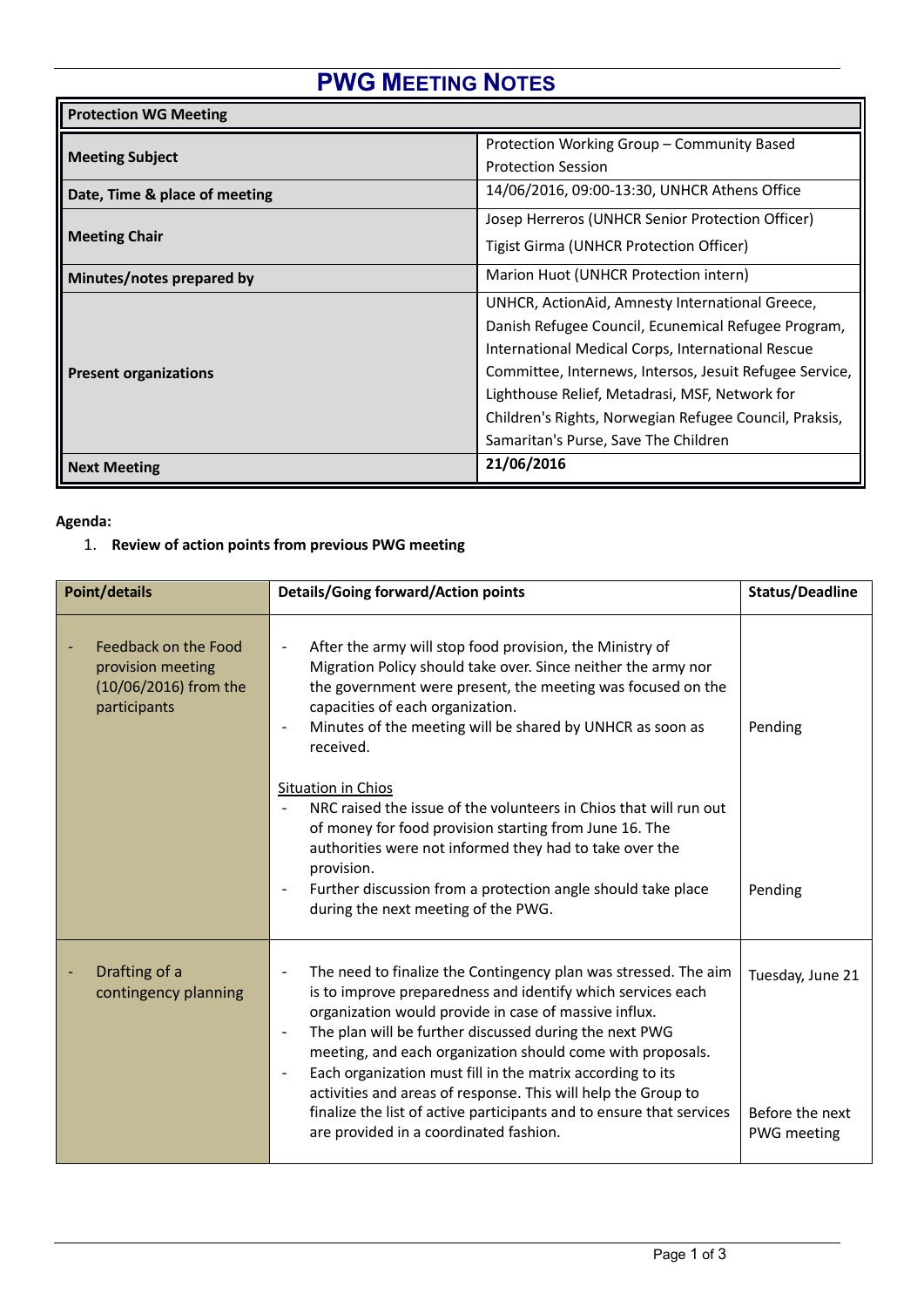## **PWG MEETING NOTES** Pre-registration exercise  $\vert \cdot \vert$  The exercise is working normally. So far 2772 people have been registered. This makes it possible to establish a case management database on persons with specific needs. As of now 119 unaccompanied minors and 11 separated minors were identified. - It was stressed that relevant members of the PWG continue to follow up and provide the relevant services to unaccompanied and separated children as well as other persons with specific needs, as identified during the pre-registration exercise. Ongoing

#### 2. **SGBV**

| Point/details                                                   | Details/Going forward/Action points                                                                                                                                       | Status/Deadline    |
|-----------------------------------------------------------------|---------------------------------------------------------------------------------------------------------------------------------------------------------------------------|--------------------|
| Increase in SGBV and<br>sexual exploitation in<br><b>Athens</b> | SGBV working group will discuss on that and UNHCR will share<br>their feedback with the PWG members.<br>The need to be active on LGBTI protection has been<br>underlined. | Pending<br>Ongoing |

#### 3. **Community Based Protection Session**

| <b>Point/details</b>                                          | <b>Details/Going forward/Action points</b>                                                                                                                                                                                                                                                                                                                                                                                                                                                                                                                                                                                                                                                                                                                                                                                                                                                                                                                                                                                                                                                                                                                                                                                                                                                                                                                                                             | <b>Status/Deadline</b> |
|---------------------------------------------------------------|--------------------------------------------------------------------------------------------------------------------------------------------------------------------------------------------------------------------------------------------------------------------------------------------------------------------------------------------------------------------------------------------------------------------------------------------------------------------------------------------------------------------------------------------------------------------------------------------------------------------------------------------------------------------------------------------------------------------------------------------------------------------------------------------------------------------------------------------------------------------------------------------------------------------------------------------------------------------------------------------------------------------------------------------------------------------------------------------------------------------------------------------------------------------------------------------------------------------------------------------------------------------------------------------------------------------------------------------------------------------------------------------------------|------------------------|
| A session on Community<br><b>Based Protection was</b><br>held | The session had the following objectives :<br>Better understanding of most commonly used<br>$\circ$<br>concepts and community based protection<br>Explore tools that are available for establishing and<br>$\circ$<br>engaging community based protection mechanisms<br>Understand the main elements of engagement in the<br>$\circ$<br>context of the Greece refugee/migration situation<br>Agree on approaches and tools applicable for PWG<br>$\circ$<br>In addition, the attendants have actively participated in discussions<br>on the following areas :<br>Community representatives: we must be continuously careful<br>on who should be the representatives. Most often English-<br>speaking beneficiaries spontaneously present themselves as<br>representatives but they can be self-appointed and/or not<br>represent the whole community. Time must be spent to identify<br>representatives even for the most invisible populations.<br>Supporting communities' initiatives: moving forward, the goal is<br>to support as many community-led projects through technical<br>support and resources. The level of participation is different<br>from one place to another depending on the location and the<br>level of engagement from relevant stakeholders.<br>Integrating CwC in the community based protection efforts.<br>CwC should be used effectively to facilitate relationship and |                        |